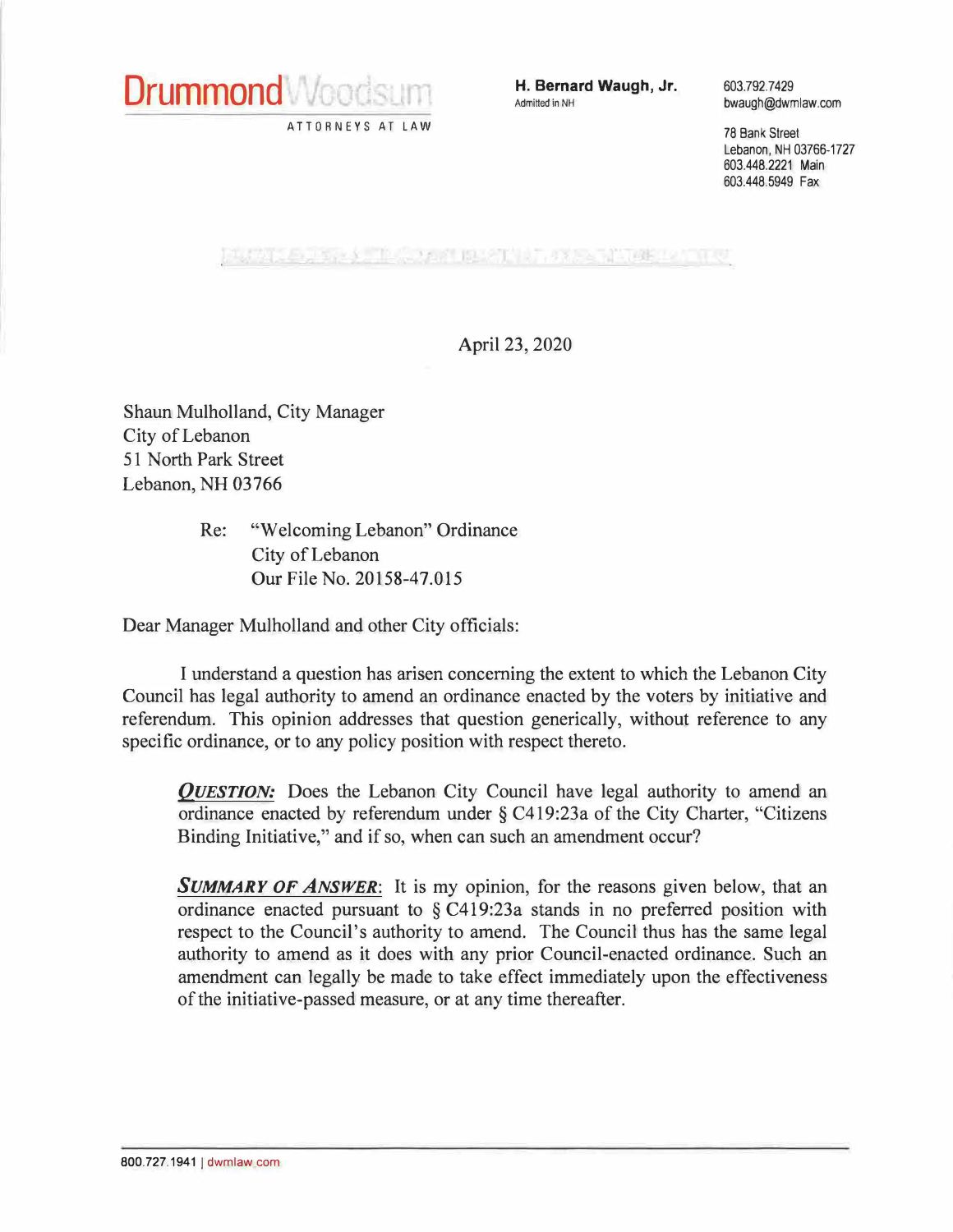Shaun Mulholland, City Manager April 23, 2020 Page 2 era li

## *DISCUSSION AND BASIS FOR OPINION:*

## *A. IN GENERAL.*

The first issue is whether the Council can amend a referendum-passed ordinance *at*  all (by contrast with, say, such an ordinance being subject to amendment only by further referendum). My answer is that the Council clearly *does* have the legal authority to amend such an ordinance, for the following reasons:

1. *Wording of Charter.* First and foremost, no wording found in § C419:23a – or anywhere else in the Lebanon City Charter - suggests any restriction on such amendments. The Lebanon City Charter thus stands in clear contrast to some examples given in McQuillen, MUNICIPAL CORPORATIONS § 21 :3 *'Power to amend* - *Initiative and referendum measures'* – of specific charters or constitutional provisions from other states which do impose such restrictions; for example a charter provision requiring a 2/3 council vote to amend an initiative-passed measure; or one requiring a new referendum to amend ( *City of Shreveport* v. *Gregory,* 172 So. 435 (Louisiana 1936)); or one explicitly prohibiting amendments for a certain period of time *(Sustainable Growth Initiative Committee v. Jumpers,* 128 P.3d 452 (Nevada 2006)). Lebanon's charter simply does not contain any such provision. Neither does any New Hampshire statute.

2. It should be noted that the *title* of  $\S$  C419:23a – "Citizens Binding Initiative" – does not alter that conclusion. The function of the words "Binding Initiative," taken in the context of the Charter as a whole, are simply to differentiate§ 23a of the Charter from§ 23b "Citizens Non-binding Initiative." A referendum vote under § 23b is merely advisory, and does not take effect at all unless enacted by the Council. A referendum under § 23a, by contrast, is "binding" in the sense that if the procedures therein are followed, it takes effect without a Council vote (until and unless affirmatively amended). Just as importantly, the word "binding" *did not in fact appear* in the version of § 23a which was actually voted upon by the City's voters in 1980 *(see* the ballot question, as quoted by the NH Supreme Court in *Harriman* v. *City of Lebanon,* 122 N.H. 477 at 479 (1982)).

3. *The* Harriman *Case.* The notion that there might be an implied restriction on the Council's authority to amend an initiative-passed measure would also be contrary to the holding of the NH Supreme Court in the 1982 *Harriman* decision, cited above. While the Court in that case held that § 23a was not unlawful on its face, the Court limited the scope and effect of the initiative petition process as follows: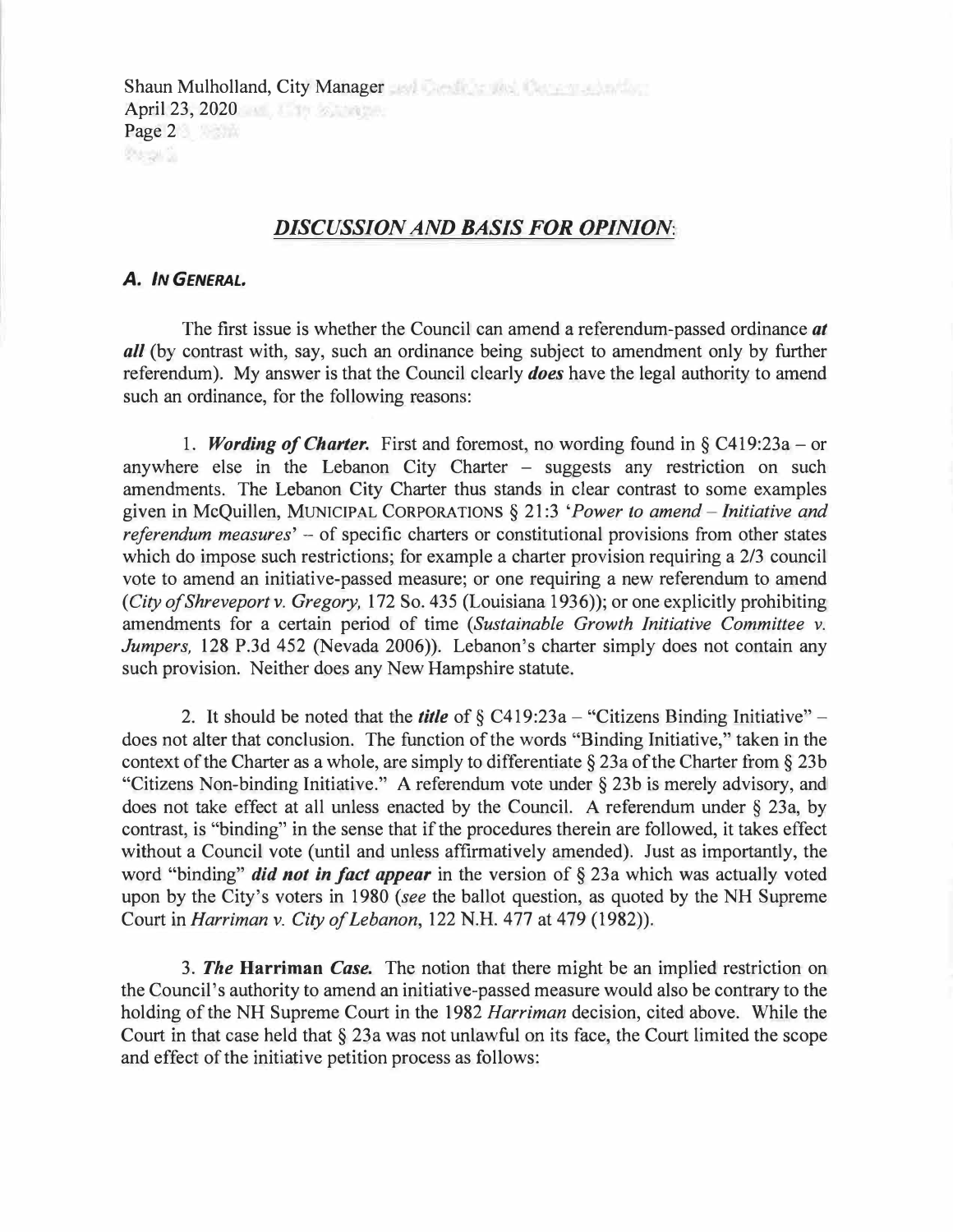Shaun Mulholland, City Manager and Theorem 2014 April 23, 2020 Page 3

> "The defendant argues that the process of initiative or referendum cannot exist in a municipality with a city council-city manager form of government. We disagree. Binding initiative does not run afoul of RSA Ch. 47 or RSA 44:3. When the proper procedures for amending a charter are followed, as they were in this case, a charter providing for citizen initiative or referendum can exist in a municipality with a city council-city manager form of government *as long as the initiative petition neither intrudes into matters reserved for the city council under RSA Ch. 47, nor contravenes the general laws or constitution."*

The above italicized language limiting the scope and effect of the initiative and referendum provision was also quoted in a more recent NH Supreme Court decision, *City of Manchester*  v. *School Dist. of Manchester,* 150 N.H. 664 (2004)), where the Court was emphasizing the Legislature's *limitations* on the scope of charter amendments under RSA Ch. 49-B. The Court cited the *Harriman* case specifically to re-emphasize that "a citizen initiative and referendum process could not intrude into matters reserved for the city council, and could not contravene the general laws or the constitution" (150 N.H. at 670).

4. *Council's Authority Under State Law.* So, exactly what *are* the powers reserved to the Council, which the Court said in *Harriman* cannot be 'intruded into' by the initiative petition process?  $\S C419:16$  and  $\S C419:23$  of the Lebanon City Charter establish the Council as the City's legislative body, with all the powers given by state statutes to the "mayor and aldermen" and "common councils" of other cities. Those powers expressly include the authority to enact bylaws and ordinances "to carry into effect *all* the powers by law vested in the city" **(RSA** 47:17, paragraph I, italics added). While subsequent paragraphs of RSA 47:17 fill in the details of some of the Council's ordinance powers, the language of paragraph I makes it clear that the Council's authority over ordinances is intended to cover the full gamut of the ordinance authority conferred on the City by the Legislature. That intent is bolstered by RSA  $49 - B:2 -$  one of the body of statutes which implements the so-called "home rule charter" amendment to the N.H. Constitution (Part I, Article 39, adopted in 1966). RSA 49-B:2 sets forth the scope of municipalities' authority to adopt "home rule" charters. Local charter authority is broad but not unlimited. The statute mandates that the charter must either designate the municipality as a town or as a city (rather than something in-between). RSA 49-B:2, IV(c) establishes the council as the "legislative body" of a city. Moreover, if the municipality is a city, the provisions of RSA Chapter 49-C apply, and RSA 49-C:8 establishes the council as the "governing and legislative body" under the council-manager plan.

In sum, initiative-passed referendum measures *cannot* be legally exempt from the Lebanon City Council's authority to amend, because if they were, that would mean that the initiative petition process *would* "intrude into matters reserved for the city council" under state law, contrary to the *Harriman* decision.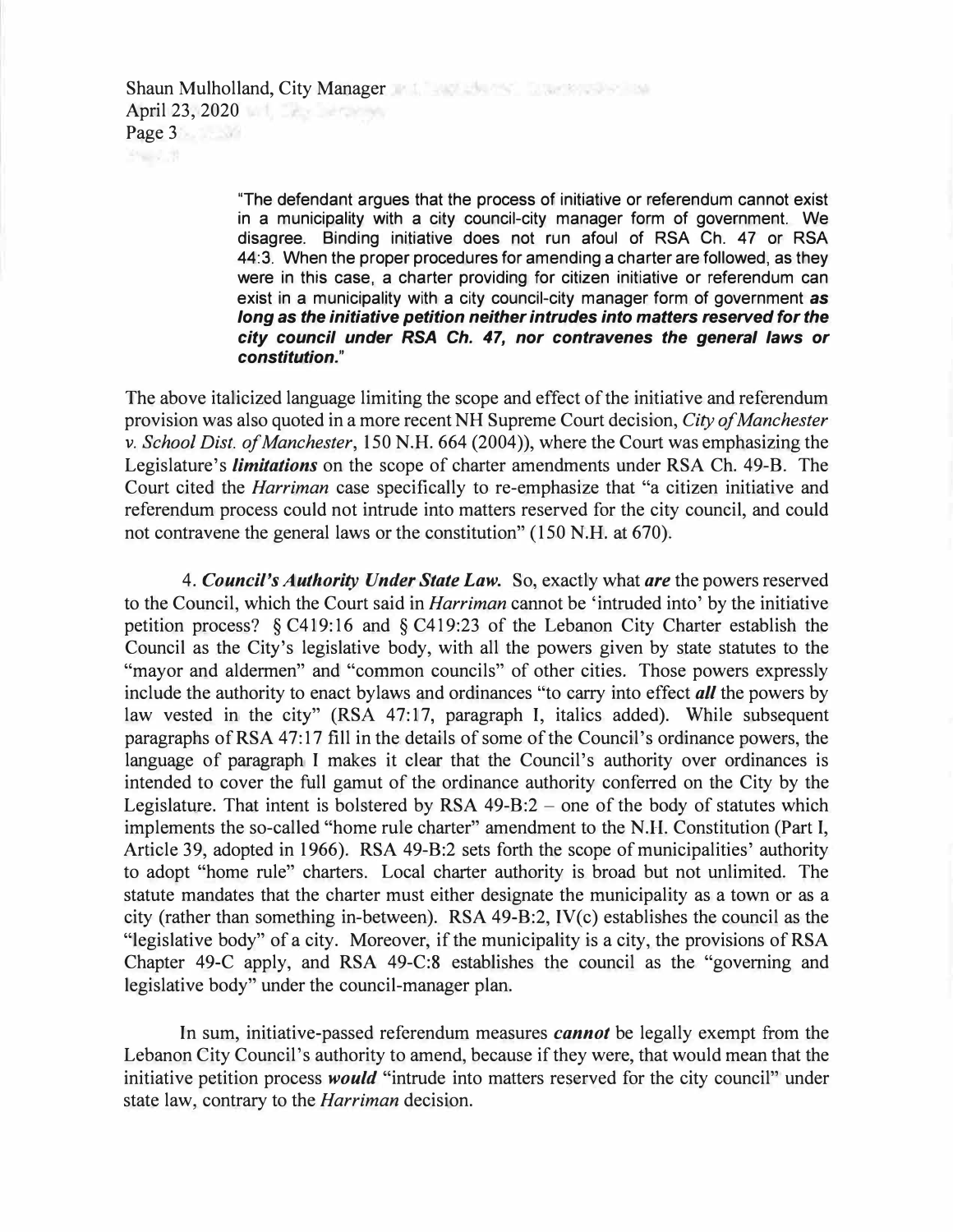Shaun Mulholland, City Manager April 23, 2020 Page 4  $-94256$ 

5. *The Craigue case.* Another key case limiting the allowable scope and effect of municipal charter amendments is *City of Claremont v. Craigue,* 135 N.H. 528 (1992). Claremont's voters had tried – using charter amendment procedures under RSA  $49 - B -$  to amend the Claremont charter to make the annual budget subject to a voter referendum. The Court held that the amendment was invalid because it would enable the voters to intrude upon the powers reserved to the city council, and hence was inconsistent with state law. It's true that the Legislature has permitted a municipality to adopt a *town* council with budgetary town meeting (RSA 49-D:3, II), but *this option is not available for a municipality whose charter designates it as a city.* The Court said putting the budget to a referendum was inconsistent with the powers of a city council in RSA Chapters 44 and 47. Moreover, RSA Ch. 49-B sets out separate procedures for a charter *amendment* versus a charter *revision.* Claremont could lawfully change itself from a city to a town with budgetary town meeting, but that would require a charter revision, not just an amendment.

By that same reasoning, the Courts would not construe  $\S$  23a of the Lebanon City Charter as placing initiative-passed measures beyond the Council's authority to amend, because such a construction would be inconsistent with Lebanon's city form of government, which could not be altered in the absence of a charter *revision* changing Lebanon from a city back to a town.

6. *Other N.H. Cases Construing Charter Amendment Authority Narrowly.* In other so-called "home rule" cases, it has been held that a town has no authority to enact term limits as part of a charter amendment, because that would be inconsistent with the State Legislature's comprehensive legislative scheme governing elections *see Town of Hooksett v. Baines,* 148 N.H. 625 (2002). The Supreme Court also overturned the City of Manchester's attempt, via charter amendment, to convert the school district, which had previously been a separate legal entity (as in Lebanon) into a department of the City. In the course of its opinion *(City of Manchester v. School Dist. of Manchester,* 150 N.H. 664 (2004)). These cases further demonstrate our N.H. Supreme Court's trend toward construing charter provisions narrowly.

7. *Cases from Other States.* Outside New Hampshire, courts have been presented with the argument that an initiative petition process logically implies some limitation on a council's authority to amend, and have *rejected* that argument. For example in *Molinari v. Bloomberg,* 564 F.3d 587 (2d Cir 2009) it was held that, several years after a voter referendum had established a 2-term term limit for city councilors in New York City, the Mayor and Council *could* lawfully amend that measure to allow up to 3 terms, without violating the free speech, due process or any other federal rights of either the referendum voters or council candidates. The Court rejected the argument that such amendment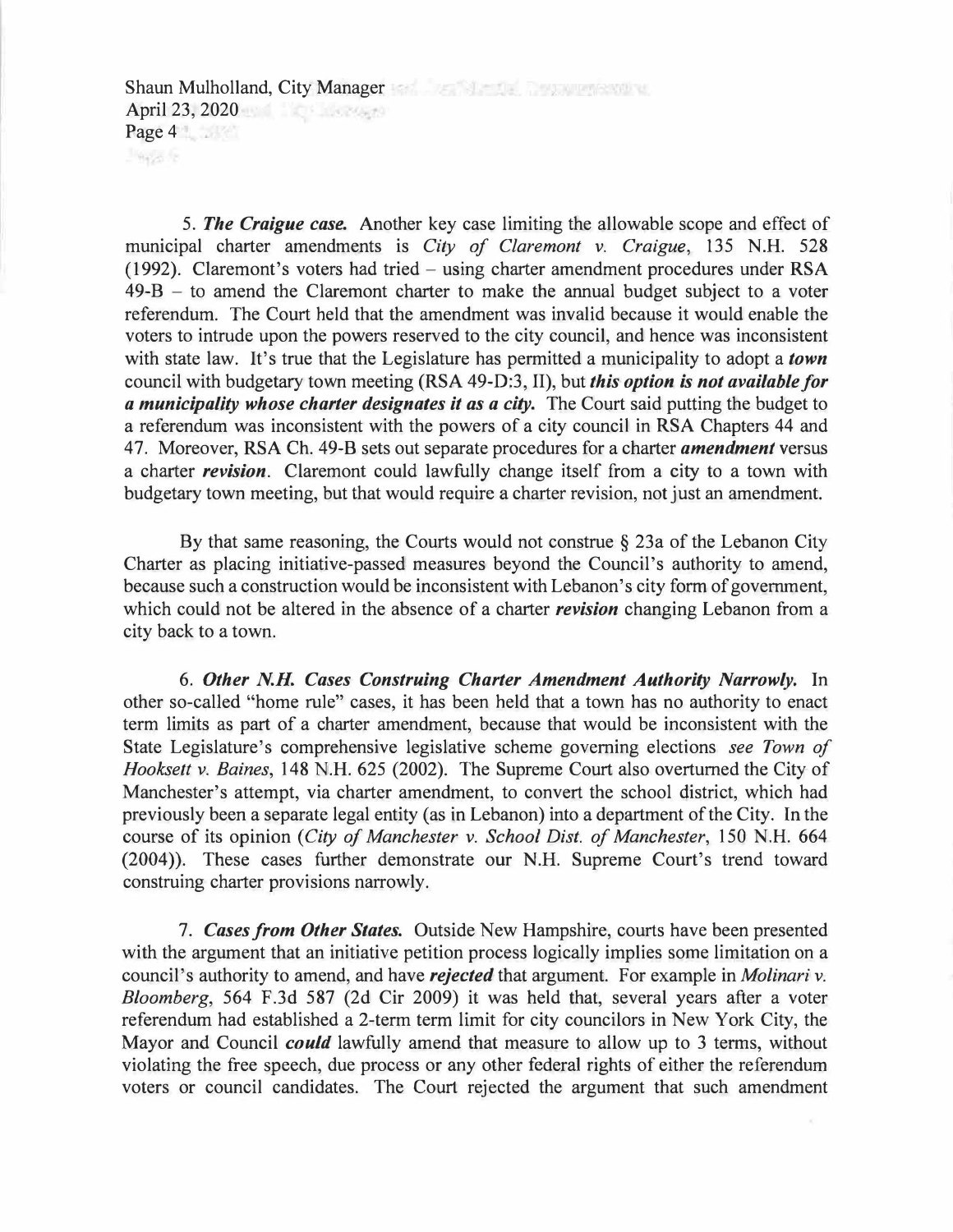Shaun Mulholland, City Manager April 23, 2020 Page 5

authority would have a chilling effect on voters' participation in future referendum measures. The court observed that the US Constitution does not require states to provide referendum procedures at all, much less to insulate such measures from legislative body authority. The Court cited a prior New York *state* court case, *Caruso* v. *City ofN Y,* 517 N.Y.S.2d 897 (Sup.Ct.1987), aff'd 547 N.Y.S.2d 837 (1989), which had stated the following:

> "The laws proposed and enacted by the people under an initiative provision are subject to the same constitutional, statutory and charter limitations as those passed by the [legislative body] and are entitled to no greater sanctity or dignity. Inasmuch as a legislative body may modify or abolish its predecessor's acts subject only to its own discretion, it likewise should be able, in the absence of an express regulation or restriction, to amend or repeal an enactment by the electorate, its co-ordinate unit, and *vice versa."*

In our neighboring state of Maine, the Supreme Judicial Court held in *Bird* v. *Town of Old Orchard Beach,* 426 A.2d 370 (1981) that where voters by referendum had rejected a bond issue, the town council nevertheless had authority to later pass that same bond issue, where the measure clearly fell within the town council's statutory powers, and no statute or charter provision limited such action. The Maine court found persuasive the following language from a New Jersey case:

> "We see no reason to ham-string the discretion of the municipal governing body by imposing a limitation upon it not required by explicit statutory or constitutional mandate. The municipal residents have an immediate remedy by way of a petition or protest and an ultimate remedy through the exercise of their voting rights at municipal elections."

*Cornell v. Mayor and Council of Borough of Watchung,* 229 A.2d 630 (1967). Those same observations are equally persuasive as applied to the City of Lebanon.

*IN SUMMARY:* There is no general limitation on the Lebanon City Council's authority to amend an initiative-passed ordinance because:

(a) The Charter itself contains no such limitation (items 1 and 2 above);

(b) Such a limitation cannot be inferred merely from the existence of the initiative petition process (item 7 above);

(c) To construe § C419:23a of the Charter as containing any such limitation would impermissibly allow the initiative process to "intrude upon" the powers given by state law to the City Council (items 3, 4 and 6 above); and

( d) Any such limitation would also be contrary to the council-city manager form of government (item 5 above).